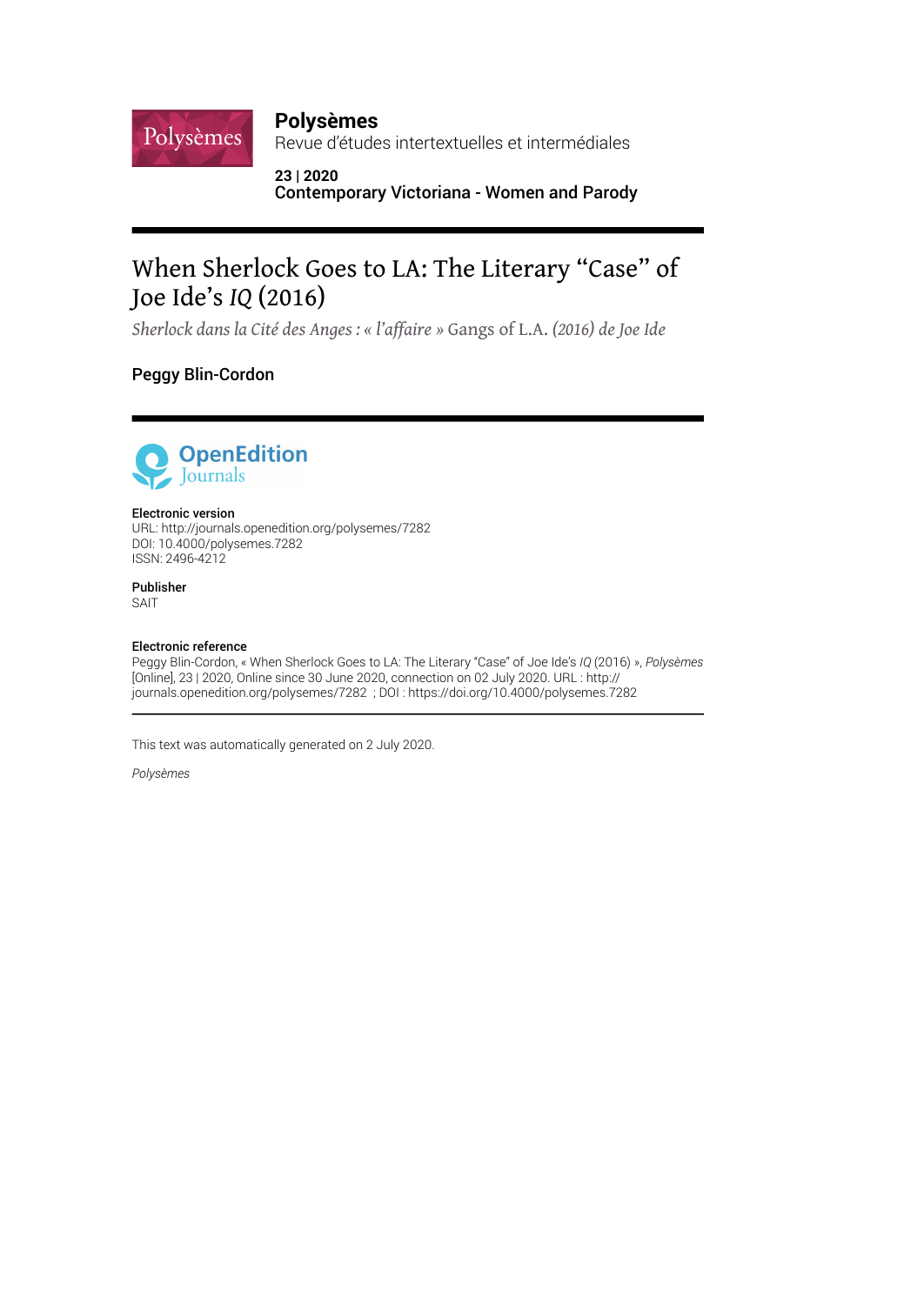# When Sherlock Goes to LA: The Literary "Case" of Joe Ide's *IQ* (2016)

*Sherlock dans la Cité des Anges : « l'affaire »* Gangs of L.A. *(2016) de Joe Ide*

#### Peggy Blin-Cordon

<sup>1</sup>A novel published in 2016, *IQ* is (yet) another rewriting of Conan Doyle's Sherlock Holmes stories, or story, since the novel is openly based on Conan Doyle's 1902 *Hound of the Baskervilles*. *IQ* centres on a black sleuth called Isaiah Quintabe (nicknamed "IQ"), unmistakably reminiscent of Doyle's character, hired to solve a series of crimes involving canine menace in twenty-first century Los Angeles. Generically speaking, *IQ* is a patchwork version of many forms of detective trends, mingling the Victorian detective tradition, American Noir old and new, with a dash of Hollywood pop culture unsurprisingly, since Joe Ide has long been a screenwriter for the movie industry. This essay intends to show how the use of parody and comic crime fiction makes such generic blending possible, bridging the gap between American and British detective fiction, between Ide and Doyle, to produce a highly entertaining detective novel. We shall first try to fathom the generic genealogy of *IQ* through British and American detective fiction, and then see the importance of (tainted) lineage and heritage, both on a literary and on a literal level. Overall, the value given to the past and "the authentic" represent key elements in *IQ*, elements of considerable importance in *The Hound of the Baskervilles* too. To consider the mythical potential of Sherlock Holmes also entails a paradox: a space for imagination to reinterpret and vivify a literary figure of the past, the myth also means clichéd or even fabricated characteristics, oversimplification, and the merchandizing of what has become a "brand". We shall see how Ide uses both facets of the Holmesian myth in *IQ*, integrating visual and popular culture in an "irreverent" literary homage to Conan Doyle.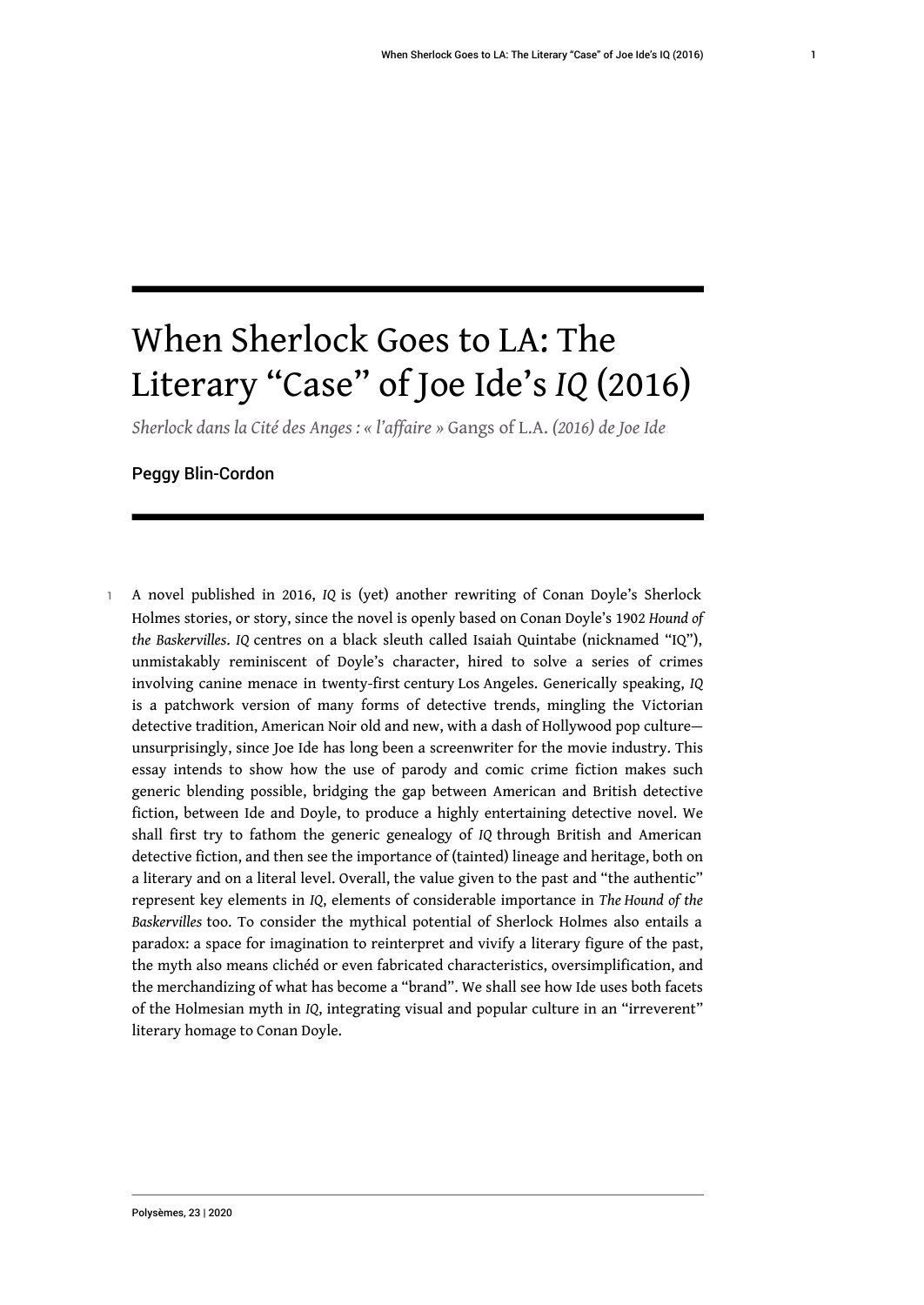# British and American detective fiction: *IQ*'s generic genealogy, a focus on ethnicity and the city

- <sup>2</sup>*IQ* is based on the traditional figure of the detective as created by Conan Doyle, who stands as a moral safeguard against the savagery of the world, whether it be the outside world (the Ku Klux Klan in *Five Orange Pips* or India in *The Sign of Four*) or the alien, the supernatural (the formidable dog in *The Hound of the Baskervilles*) lurking in a seemingly familiar, conventional, and well-established environment. Such features are shared by later British detective figures, such as G.K. Chesterton's Father Brown or Agatha Christie's Hercule Poirot, all relying on the famous Holmesian "science of deduction" a science which will mutate into the more radical shape of forensics, starting from the mid-twentieth century to the present day.
- 3 Naturally, IQ's main quality is—just like Sherlock Holmes—1 his power of observation and deduction: "[Isaiah] couldn't help seeing what he saw. Things different or things not right or out of place or in place when they shouldn't be or not in sync with the words that came with them." (*IQ* 9)—and, also like Sherlock Holmes, his exceptional intelligence or "IQ":

I have a kind of intuition that way. Now and again a case turns up which is a little more complex. Then I have to bustle about and see things with my own eyes. You see I have a lot of special knowledge which I apply to the problem, and which facilitates matters wonderfully. Those rules of deduction laid down in that article which aroused your scorn, are invaluable to me in practical work. Observation with me is second nature. (Doyle 1887, 19-20)

4 If Sherlock Holmes deals with deduction, Isaiah indulges in "inductive reasoning", which also comes from the use of a certain knowledge. So his maths teacher taught him with much humour and cynicism:

"Inductive reasoning. It's what those so-called detectives on *CSI*, *SVU*, *LMNOP*, and all the rest of them call *de*ductive reasoning, which is wrong and they should know better. It's *in*ductive reasoning, a tool you will use frequently in geometry as well as calculus and trigonometry, assuming you get that far and that certainly won't be you, Jacquon. Stop messing with that girl's hair and pay attention. Your grade on that last test was so low I had to write it on the bottom of my shoe." Mrs Washington glared at Jacquon until his face melted. She began again: "Inductive reasoning is reasoning to the most likely explanation. It begins with one or more observations, and from those observations we come to a conclusion that seems to make sense. All right. An example: Jacquon was walking home from school and somebody hit him on the head with a brick twenty-five times. Mrs Washington and her husband, Wendell, are the suspects. Mrs Washington is five feet three, a hundred and ten pounds, and teaches school. Wendell is six-two, two-fifty, and works at a warehouse. So who would you say is the more likely culprit?" (*IQ* 126)

5 Isaiah helps his local community mostly for free, the Good Samaritan of Long Beach. Yet, his criminal past, during which he used his intelligence in criminal activities in order to make money to survive, guarantees a certain dose of guilt which helps him right the wrongs and help the weak and defenceless without expecting money in return. Still, the haze in which the reader is left as to the motivations of IQ's "occupation" reminds him or her of the quasi absence of explanation for Sherlock's choice of working as a consulting detective. Other typical Sherlockian characteristics remain, especially to draw a character which lives in the margin of the society, an amateur PI without a licence ("Unlicenced and Underground" [*IQ* 7]), who comes when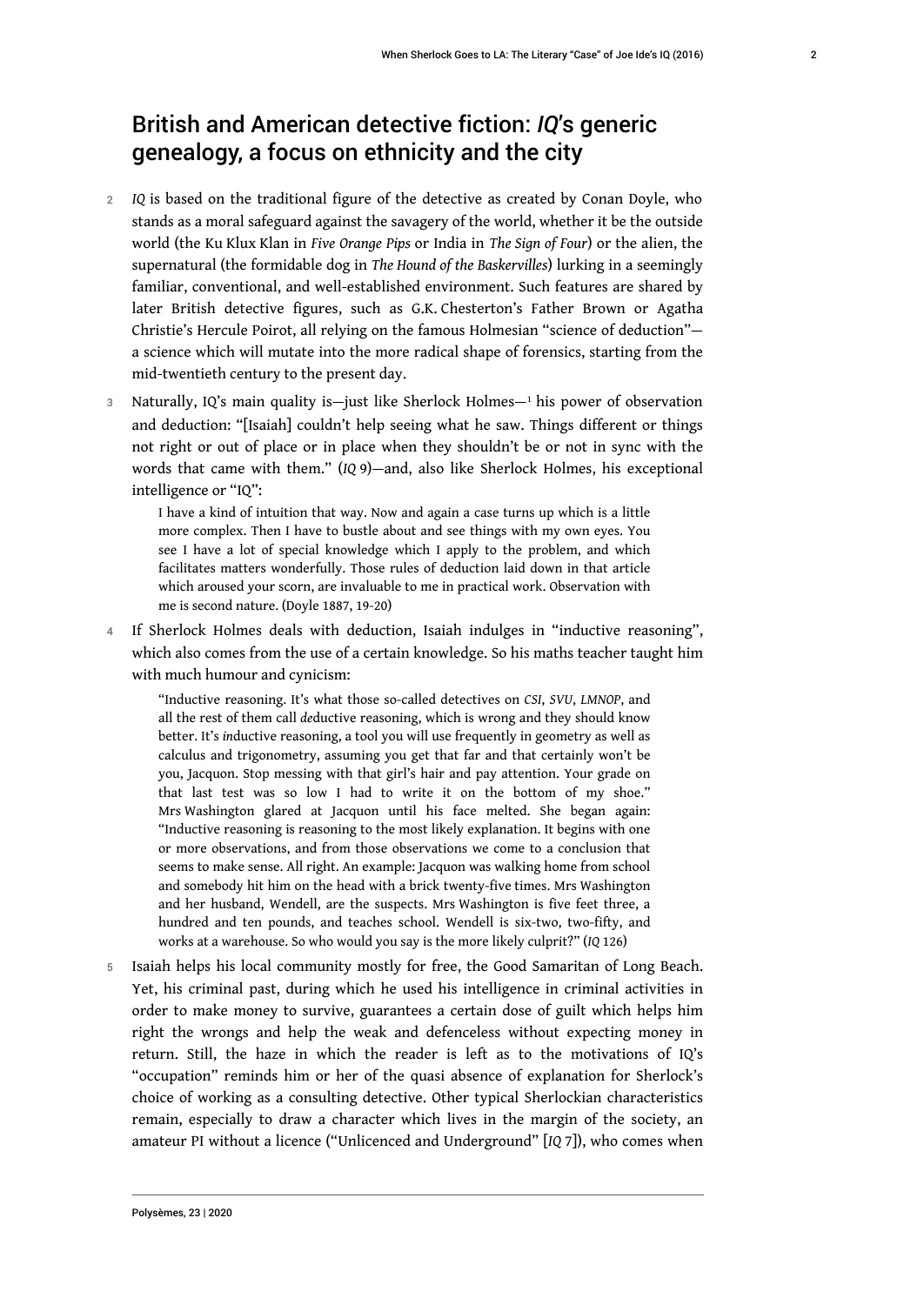the police cannot cope anymore: "His priority was local cases where the police could not or would not get involved" (*IQ* 10), the same way Sherlock works: "I am the last and highest court of appeal in detection. When Gregson, or Lestrade, or Athelney Jones are out of their depths—which, by the way, is their normal state—the matter is laid before me" (Doyle 1890, 2).

- 6 The fiction of detection reinvented in the 1920s by American novelists represents a clear and historical breach of the British pattern, a generic turn which transformed the figure of the detective. Still mainly white, male, middle-class and urban, the hardboiled detective—the spawn of pulp fiction—became a paragon which inspired generations of writers. Such generic genealogy also had a strong impact on the creation of *IQ*: the introduction of characters belonging to so-called minorities into "hardboiled" detective fiction created the opportunity for non-white characters to take the lead in detective stories, mainly in the US, with Chester Himes's "Harlem Cycle" in the 1950s, James Sallis in New Orleans or Mosley in LA, precisely where *IQ* takes place. Walter Mosley's Ezekiel<sup>2</sup> ("Easy") Rawlins is also of paramount importance in the genesis of *IQ*. Ezekiel ("Easy") Rawlins is a black private eye living in the LA neighbourhood of Watts (an area in South Central LA) where *IQ* takes place. As far as ethnicity is concerned, the main feature defining IQ's difference within his local community lies not so much in his skin colour as in his brains. His deductive powers, his cultural and practical knowledge, his years at Harvard (so we are made to guess), and his complete lack of interest in TV and mass media culture, in video games, or even in consumption in general, make him a loner, which is exactly what also makes him so close to distant, aloof Sherlock. Isaiah might represent another evolution of the African American PI, the latest step in detective fiction writing, a paradoxical invocation of the whitest, "malest" detective figure the better to inscribe the African American sleuth into the tradition of mainstream detective fiction in an unquestionable literary plea. Yet, the character of IQ is not systematically brought back to racial politics, contrary to Rawlins, who constantly has to acknowledge the predominance of white discourse. We could still consider that IQ's role does take racial undertones since he often acts when order cannot be restored by the official instances, and when the peripheral zones such as South Central escape the white community. Proving once more the transcultural filiation of the type he represents, IQ takes a role similar to Easy Rawlins's in Mosley's black detective fiction: "Somewhere along the line I had slipped into the role of a confidential agent who represented people when the law broke down. And the law broke down often enough to keep me busy" (Mosley 1993, 17).
- <sup>7</sup>The general filiation of *IQ* with Victorian detective fiction strongly hinges around the motif of the city, an essential parameter in the genesis of the genre, which, contrary to the Sensation Novel—which dwells on the domestic—is representative of the redefinition of a Victorian identity in an increasingly urban-centred environment. The topography of *IQ* goes from South Central Los Angeles down to Long Beach, and is the land of the gangs, the poor and debased minorities in the American metropolis. The same way London confers a radical topographical identity to Conan Doyle's stories, South Central LA and Long Beach are indispensable to the frame of *IQ*. It might appear as an odd feature for the Conan Doyle connoisseur, it nonetheless seems quite compatible with what the literary myth of the British sleuth entails in terms of place and time, as explained by Denis Mellier:

Si Sherlock Holmes est si communément porté à la dimension du mythe, c'est parce que son personnage permet de jouer de manière radicale avec les limites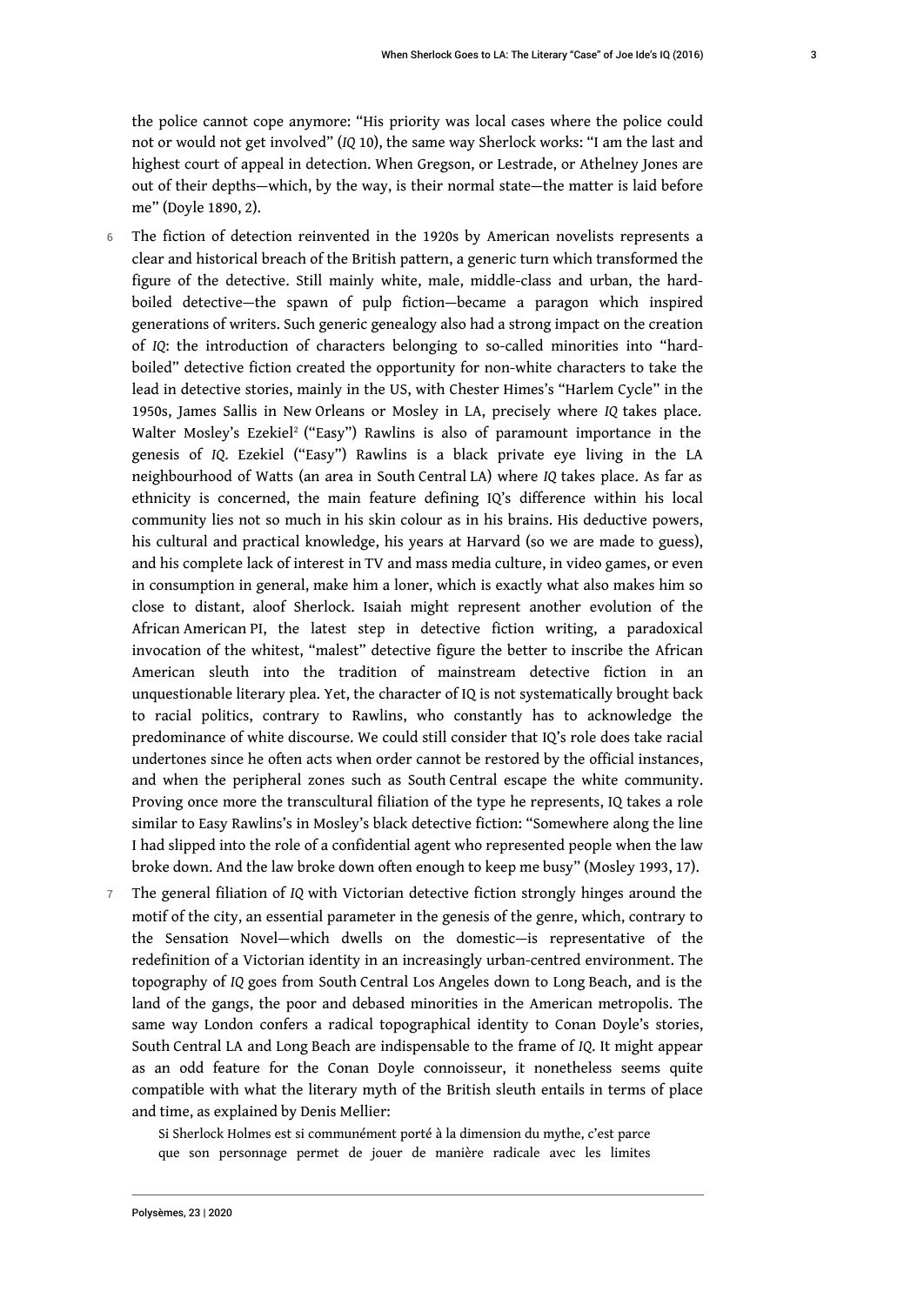imaginaires de la fiction, de les étendre au point de reconfigurer les temps et les lieux, de tramer les savoirs et des fictions en un tissu romanesque séduisant, de confondre les signes du monde et de l'Histoire avec ceux des récits et des aventures. (Mellier 1999, 10)

- 8 Indeed, the representation of the city in the nineteenth century as a "cesspool" (Doyle 1887, 4), or a sewer, finds interesting echoes in the treatment of the decrepit twenty-first century hood by Ide, a place where projects, parking lots, and "weedy empty lots" (*IQ* 18) allow no "sedimentation" for the sometimes ghost-like characters. Similarly, we find traces of the blurring of the lines between good and evil within a metamorphosed Victorian society in suburban LA, where criminals do have a heart (Dodson) and detectives have a criminal past (Isaiah). The tight link between the city and degeneration in the Holmes stories is also echoed in *IQ* in the characters' (Cal, Deronda, Skip) lack of genuine heritage and lineage, as we shall further study later: most of them are mediocre beings, without roots or principles. South Central LA becomes London's topographical echo, "that great cesspool into which all the loungers and idlers of the empire are irreversibly drained" (Doyle 1887, 4), with drug dealers, members of gangs, the unemployed or the marginal replacing Victorian criminals and "idlers". The fact that Los Angeles in Joe Ide's *IQ* is not the LA characteristic of the Southern Californian Dream which we find in most fictions or films intensifies the notion of marginality previously mentioned. Indeed, *IQ*'s plot unfolds far away from Beverly Hills or Hollywood, and when the novel explores more central and wealthier areas, it is the better to reinforce economic and geographical contrast with poorer suburbs.<sup>3</sup>
- 9 Recent adaptations of Sherlock Holmes show that the twenty-first century seems tired of pure, exact repetitions of the canon, and *IQ* is yet another proof of that trend. The focus is on discontinuity and actualization: changing centuries—*IQ* in twenty-first century LA, BBC's *Sherlock* in contemporary London—, <sup>4</sup> using dislocation—choosing a setting exotic enough and leaving London—or changing (race-lifting)<sup>5</sup> the expected characterization—casting a Chinese-American woman for the role of Watson in CBS's *Elementary*, choosing an African American Sherlock in *IQ*. Those infringements on the traditional Sherlockian pattern offer a diversification which revives both Conan Doyle's fiction and the genre itself, exploiting the margins of hackneyed literary *topoi* and extending it to a topography never explored before and yet to be invested. It also produces a new discourse on either the past text or the recent hypertext. It is worth noticing that if *Elementary* did take Sherlock to contemporary America, *IQ* is, to the best of our knowledge, the first time that a Sherlock actually is of American nationality, which entails slightly different dialectics and excludes the issue of Englishness confronted to an American environment. The American literary space is "only" penetrated in *IQ* by the British intertext, and not by a copied/pasted characterization, or by incongruous situations involving often comical cultural gaps. More conspicuously, a certain kind of nostalgia is present, but oddly enough, a nostalgia concentrated on a literary figure which does not belong to the alleged cultural background of the American author.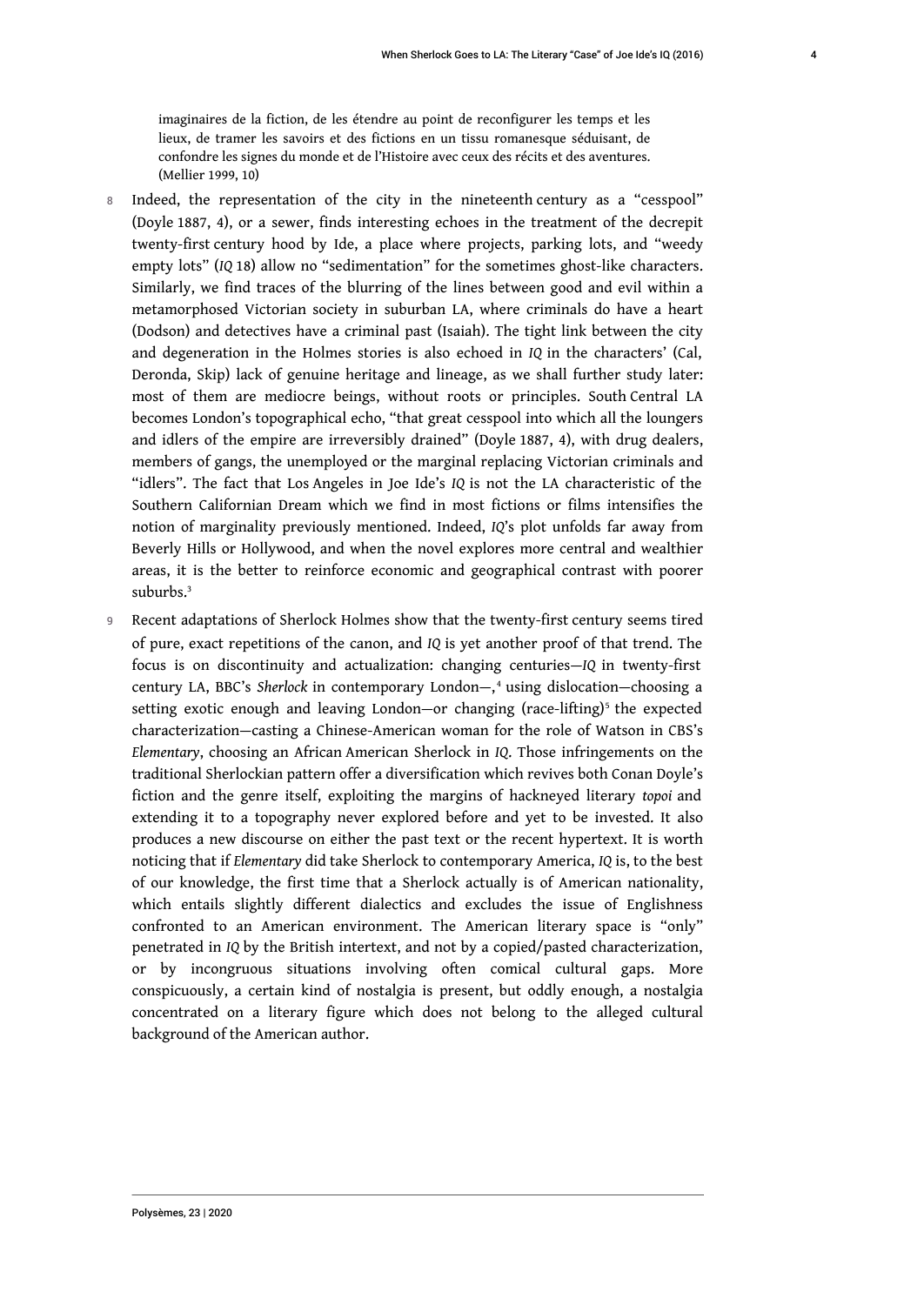# Echoes of contemporary popular and mass media culture: an American actualization and a reflection on heritage and lineage

- <sup>10</sup>*IQ* is also inspired by contemporary popular culture: albeit with small touches, the multiple synecdochal props belonging to the universe of Sherlock Holmes, the Sherlockiana fuelled by popular mythology, occasionally spring up in Ide's fictional universe. Some relate to and at the same time escape the character defined by Doyle, as they belong not to a Doylean heritage but to the recuperation of the myth of Sherlock, in a familiar rush of nostalgia concentrating on non-literary, popular by-products of the original literary creation, subsequently reinjected into literature. The deerstalker belonging to the collective representation of Sherlock ("materialized" in Paget's illustrations for *The Adventure of the Silver Blaze*) without having precise grounds in Conan Doyle's writing, here becomes a baseball cap, quite common enough in an American setting, but most of all a sap cap (a weaponized baseball cap) [*IQ* 33]). Locks (an item very much present in *Elementary* or even in the movie *Sherlock Holmes* directed by Guy Ritchie in 2009, itself probably originally inspired by the locked-room mystery *The Speckled Band*) have some importance in *IQ*, since Isaiah uses "a pick proof, bumpproof, drill-proof Medeco Double Cylinder High security Maxum Deadbolt" (*IQ* 7) to barricade his house, and is well-known for his mastering lock-picking in the burglaries he commits as a youngster (*IQ* 94). Moreover, the cane which some avatars of Sherlock display, an accessory probably reminiscent of the cane held by Jeremy Brett in Granada TV series adaptation (1984-1995) and an ostensible part of British paraphernalia, is no longer a cane in *IQ*, but a…collapsible baton (*IQ* 7), which might also echo the stick used in the martial art mastered by Sherlock,<sup>6</sup> but is not an essential trait of the original character and the product of visual culture and the visual representation of Sherlock. All in all, those props and habits are the Americanised version of elements familiar to the Sherlock fan. Significantly enough, we can notice that the props in particular, contrary to their original model, serve as weapons. But weaponized accessories in hostile LA do make sense. Moreover, the systematic possibility of a secondary reference to a more popular culture-related intertext, often based on visual sources, TV adaptations or films, add yet another layer to the palimpsestic construction of the novel. The references to pop culture draw the reader in an in-between zone separating the canon and the final text, a comfort(ing) zone giving free rein to a looser, more flexible interpretation of the literary myth which embraces both popular culture and high-brow literature. This type recognition for a literary work of art relies on aesthetic principles, through characterization and plot, but also on the powerful absorption of iconic, cult artefacts which are not actually part of the original version but are probably better assimilated than other specifics of Doyle's work.
- <sup>11</sup>*IQ*'s aim, let us be clear, is not to duplicate or merely recycle the plot and structure of *The Hound of the Baskervilles*, nor to represent a didactic literary milestone in contemporary Sherlockiana. The ties to *The Hound* story are loose, the intertextual echoes episodic, and the novel actually lacks the tongue-in-cheek self-consciousness sometimes apparent in other Sherlockiana. Although *IQ* is not a scholarly adaptation, the nature of the dialogue with the canon (and with the Canon) remains strong and substantial. Denis Mellier writes on the fluctuation of the connexions between source work and adaptation *a propos Sherlock* and *Elementary*: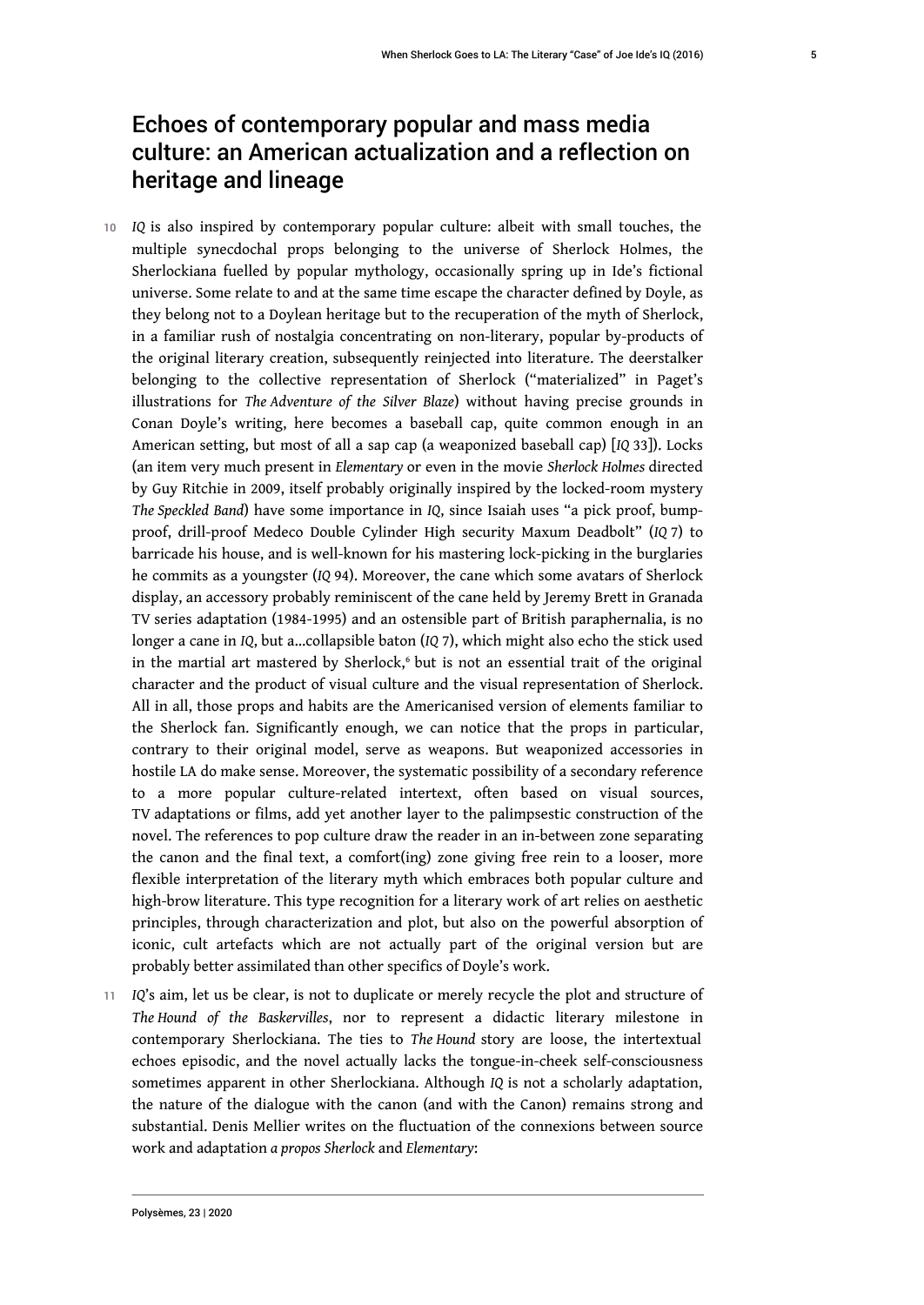Si les identités, les correspondances, voire une forme de fidélité à l'esprit sous l'anamorphose contemporaine déterminent directement les projets des scénaristes, le large succès de ces deux séries montre que ce jeu d'érudition n'est cependant pas – comme pour tout hypertexte – une condition nécessaire à la compréhension de la série et au plaisir qu'en tire le public. En revanche, une fois notée, et cela dès les retrouvailles que propose le pilote, cette circulation de motifs, de caractères et de propriétés originales offre au spectateur le plaisir spécifique des écritures parodiques, des allusions et des effets de connivence qu'autorise la bonne mesure des déplacements et des origines reconnues. (Mellier 2015, 41-42)

- <sup>12</sup>This is an important stage in the decrypting of the rewriting of *The Hound of the Baskervilles*, since Mellier already brings to the fore the parodic aspect which seems inherent in contemporary adaptations of well-known pieces of literature. Characterisation, and the circulation of Doylean literary motifs, are the very hypotextual ground on which Ide builds his novel, for the distance Ide creates with Conan Doyle's *Hound* indeed generates parody and pastiche. But let us first reconnect *IQ* with Doyle's original. Ide chooses to rewrite the well-known story of *The Hound of the Baskervilles*, but he uses the plot of the story in a rather loose way, modernizing the Gothic paradigm present in the original plot, and transposing it in twenty-first century LA. We could describe the nature of the dialogue between *The Hound* and *IQ* as being based on a constant but dotted recollection of the Doylean hypotext, indirect allusions, or literary motifs evocative of Conan Doyle's story specifically, but mostly reminiscent of his Holmes stories in general. *The Hound of the Baskervilles* is present in *IQ* in a fragmented way, those fragments "circulating"—as Mellier puts it—fluidly enough to guarantee the indubitable recognition of the canonical hypotext. Furthermore, as we shall see later on when focusing on parody in *IQ*, the pleasure felt by the reader inherent in imitation generally speaking and playful rewriting in particular—first lies in the recognition of *The Hound of the Baskervilles* as being the matrix of the parodic in *IQ*. The capital literary landmark which *The Hound of the Baskervilles* is in the history of the genre of detection favours intertextual hide-and-seek: "[t]he pleasure of parody's irony comes not from humor in particular but from the degree of engagement of the reader in the intertextual 'bouncing' (to use E.M. Forster's famous term) between complicity and distance" (Hutcheon 32). As for the hound, it does actually appear in *IQ*, although nobody is actually killed. Isaiah seeks the master of an oversize dog, the fruit of multiple cross-breeding meant to transform it into a formidable beast (no supernatural argument here, but some echo of the treatment inflicted on the dog in *The Hound of the Baskervilles*), which is trained to kill by an ex-soldier (yet another intertextual wink), whose prey is a grotesque rap singer. The chase is what is important, since we are aware of the identity of the criminal, contrary to what happens in the Holmes stories. We even have access to his thoughts and we know most of his moves, since the narrative strategy in the novel is based on multiple internal focalizations: IQ's, Dodson's, the hitman's... Enough is left in the dark, though, as far as who the puppeteer giving orders to henchman "Skip" is, and what his motive might be.
- <sup>13</sup>The matter of "lineage" is important in both works. Its treatment in *IQ* and its echo to *The Hound of the Baskervilles* disclose an interesting cultural gap: Henry Baskerville is the heir to an old family of aristocrats, a baronet who has inherited both a name and a fortune. In *IQ*, Calvin Wright, aka "Black the Knife", is a brainless, wealthy rapper high on drugs, with no prestigious lineage and a stardom based on a "from rags to riches" personal history. But Cal lost his values on the way to the top: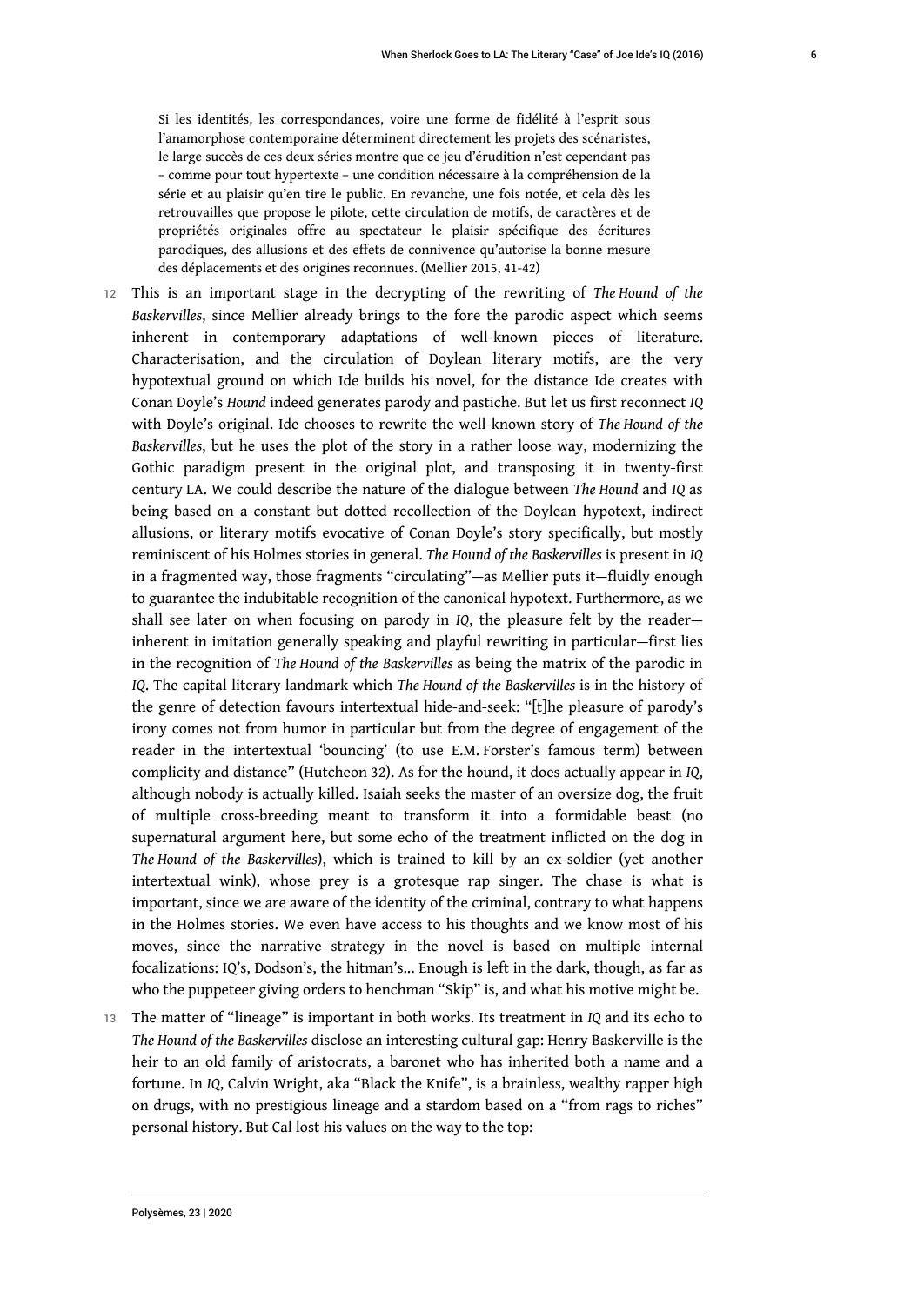Cal was bloated, unshaven, his cornrows undone. He was wearing mirrored aviators, a black bathrobe plush as a furcoat, and velvet slippers with gold tassels on them. A big marmalade cat was lounging in his arms. The cologne smell was like a forcefield. (*IQ* 70)

14 He looks and embodies the caricature of the gentrified "gangsta" rapper, modelled on famous singers such as The Notorious B.I.G., or Tupac (*IQ* 51, 57,<sup>7</sup> 310-311) (an East Coast rapper, mentioned several times in the novel) or more recently, on Dr Dre (a major representative of West Coast rap music) or Jay Z (*IQ* 57), whose main characteristic is to belong to the super rich while founding their careers on a "from the projects to Pacific Palisade" story (Cal's first album is entitled *Up from Nothin'* [*IQ* 70]). Cal looks the part, contrary to Henry Baskerville:

a small, alert, dark eyed man about thirty years of age […]. He wore a ruddy-tinted tweed suit, and had the weather-beaten appearance of one who had spent most of his time in the open air, and yet there was something in his steady eye and the quiet assurance of his bearing which indicated the gentleman. (Doyle 1901, 31)

- 15 The novel centres on the observation of nothing-ness and attempted usurpation: the absence of heritage, of geographical or symbolic landmark, either for the ex-nobodies become stars of the rap scene, or for those who never actually reached stardom (such as the character of Deronda) but remain intent on the promotion of their potentially marketable assets.
- <sup>16</sup>The problem of lineage and heritage also materializes in *The Hound of the Baskervilles*, with the true story of Stapleton, and specifically when the text focuses on the family portraits of the Baskervilles displayed in the lobby. Henry Baskerville comes from a very old family, epitomised by the gallery of candle-lit, ominous portraits in Baskerville House, "a dim line of ancestors, in every variety of dress, from the Elizabethan knight to the buck of the regency" (Doyle 1901, 61). The word *heritage* does not belong to Cal's vocabulary, the American *nouveau riche* supplants the Victorian heir in an episode which echoes the scene in *The Hound of the Baskervilles*:

He remembered […] how he'd gone through the house not believing all the shit he'd bought. What was he thinking, paying real money for a fourteenth-century Scottish battle-ax or the monogrammed platinum candlesticks or chandeliers that looked like the spaceship from *Close Encounters* or the massive teak throne he'd never sat in or the seven piece Mistral sectional that was still wrapped in plastic, and where did those paintings come from? His portrait didn't look anything like him. Since when did he have shoulders round as cannonballs and a stomach like six bricks were stuck under his skin? And what was so important about Michael Corleone sitting in an armchair that he had to be taking up space on the living room wall? Cal recognized Malcom X in the third painting but couldn't remember anything about him except that Denzel played in the movie. (*IQ* 72)

17 Once more, the absence of past, of history, is blatant. Ide plays on the discrepancy between what Cal fathoms of the situation escaping him and what we know of rap culture, which causes laughter, as often in the novel. The reason why Corleone is on the wall we guess: one of the most famous gangsters in American cinema—probably the fiercest of Coppola's tragic heroes—who never hesitates to resort to violence and murder, often is mentioned in songs (in Jay Z's work for instance), along with De Palma's "Scarface", Tony Montana. Both characters have long been extensively recycled by black rap artists. Black human rights activist Malcolm X is also a paramount reference in black rap and hip-hop culture. The portrait of Wright, ludicrous among icons of cinema and political activism, adds to the satiric portrait of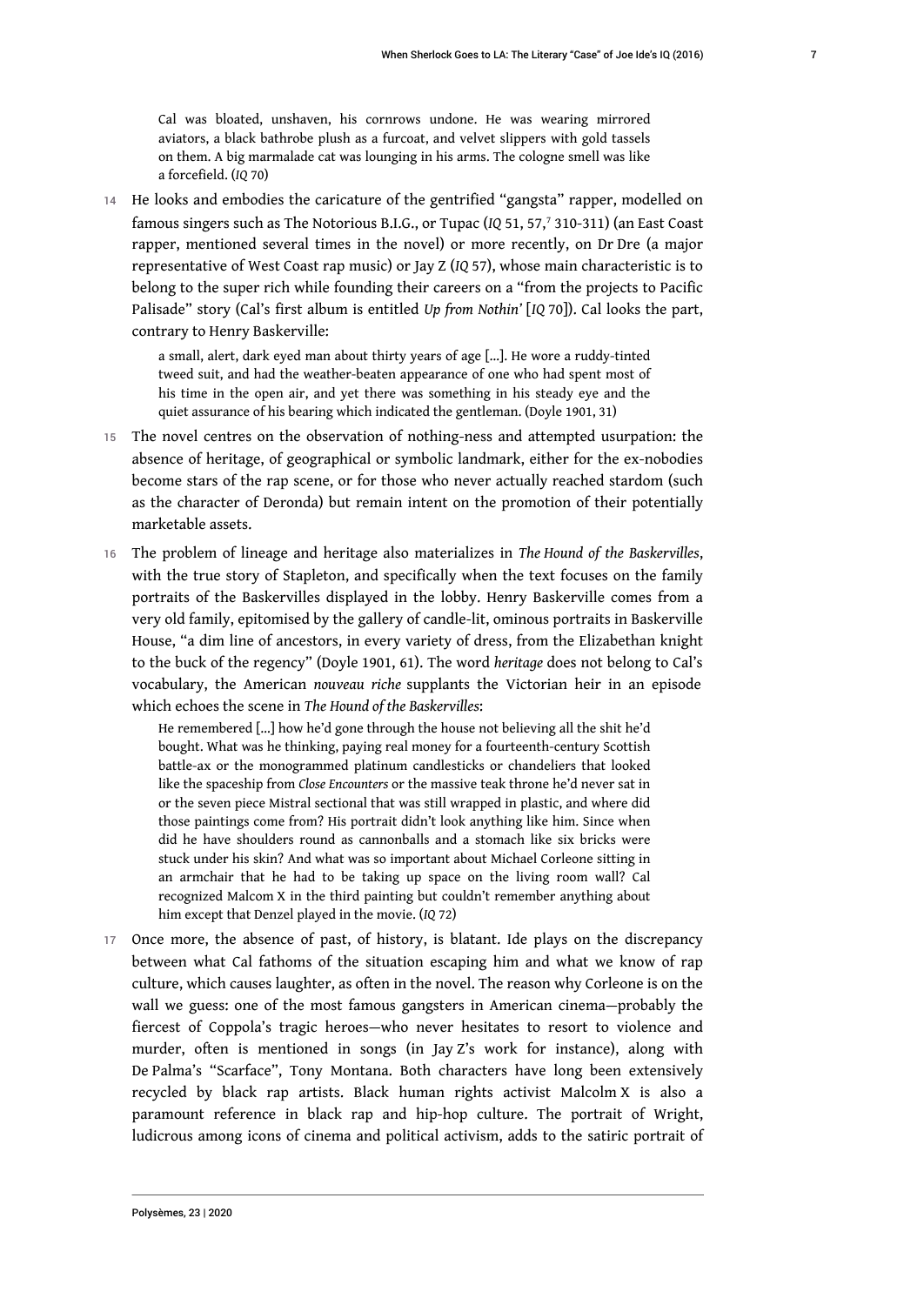the character, a sham heir to the mythology of rap culture and to the history of civil rights. Even more so as Cal's would-be ancestors happen to be fictitious, paper characters (he remembers actor Denzel Washington, not Malcolm X), yet another popular echo to the "real thing", as if in *IQ* the fake and the tacky, the pale copy or the by-product (including the Sherlockian props) systematically had to replace the original creation, always verging on the simulacrum. This might be the harshest statement made by Ide's rewriting of the Conan Doyle story. In a novel which bases its intertextual echoes on the literary lineage with Conan Doyle, the very object of *IQ* is the sense of belonging to a community, to a family, to a gang or society. *IQ* centres on dealing with one's origins, emancipation, and family and historical heritage. And despite the loss of landmarks and against all odds, Dodson and IQ form a community of their own, strengthened by the literary background from which they emerged in Ide's imagination. The brotherhood that unites the duo is of the Doylean spirit: friendship, partnership is what matters. When the world falls apart, when the American or British values collapse under the weight of consumerism or crime, the alternative to madness —for Holmes—or gang and criminality—for Dodson and Isaiah, is friendship.

## From parody to comic crime

18 In an article mainly dedicated to crime fiction on screen focusing most specifically on television series, Jean-Jacques Lecercle defines two poles in modern crime fiction, a fiction, he argues, split between pastiche and *roman noir* (Lecercle 392). We have seen that *IQ* somehow belongs to the tradition of the LA Noir, and the strongly formulaic aspect of detective fiction indeed ensures a repetition providing readers with certain horizons of expectation. Suspense, the puzzle pattern respected by the plot, the crime entailing a criminal, the detective, the clues, overdetermine the genre. As Todorov argues,<sup>8</sup> one cannot write detective fiction outside the formula, which is precisely the reason why it represents a perfect material for parody as a means to renovate the genre. Janice MacDonald goes as far as arguing that parody is inherent in detective fiction:

[D]etective fiction owes its inception to parody […]. The formula almost immediately absorbed the device of parody, and authors used it to situate their novels self-consciously above those of their predecessors and competitors. Parody also infiltrated the persona of the great detective by molding each new character on those who had gone before and exaggerating his abilities and foibles alike to emphasize his superhumanness. […] Whether it consists of a minor tribute to the novel's antecedents or functions through wild bouts of self-reflexiveness, parody makes its presence known. (McDonald 71)

19 Linda Hutcheon's assertion that parody itself is repetition with a difference (Hutcheon 37) might explain why the repetitive formula of detective fiction made numerous parodies of Sherlock Holmes possible.<sup>9</sup> Hutcheon, adding to Deleuze's definition of parody, defines the concept as "limitation with critical ironic distance, whose irony can cut both ways. Ironic versions of 'trans-contextualization' and inversion are its major formal operatives, and the range of pragmatic ethos from scornful ridicule to reverential homage" (Hutcheon 37). Let us argue then, that the *ethos* endorsed by *IQ* is exactly in between both poles: echoing Hutcheon's quote, we might venture to call Ide's literary appropriation an "irreverent homage" to Conan Doyle's *Hound* and Holmes stories in general*.* It is definitely the work of a fan: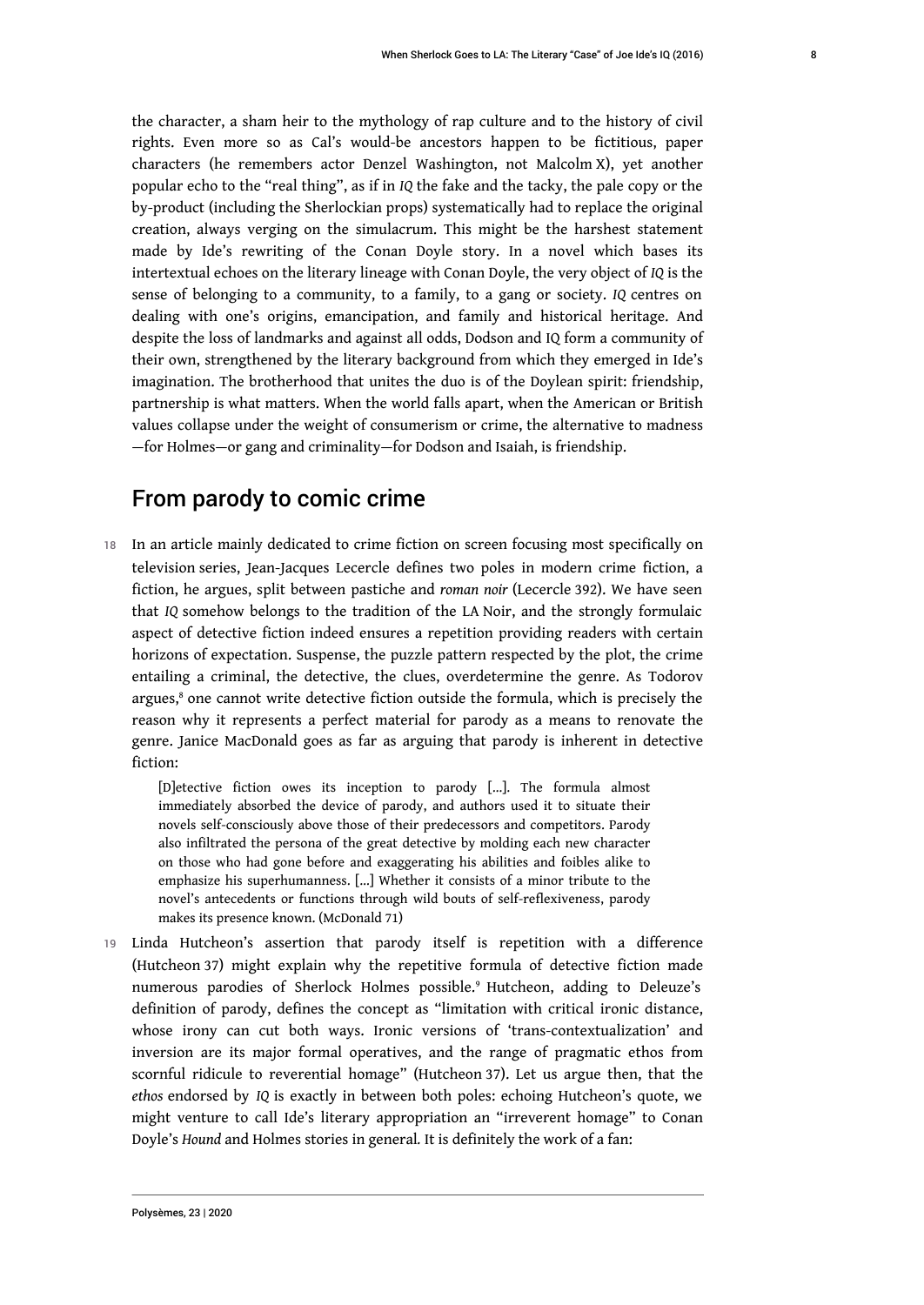I grew up in South Central LA, with all its attendant problems, and so I knew The Hood best. That was what was in my memory most vividly. And I was also a dedicated Sherlock Holmes fan. I had read, you know, all 56 stories and four novels multiple times before I was in the eighth grade. And so when it came time to write a book, there was no question it was going to be Sherlock in The Hood. (Levy 2017)

- 20 As we might have started to guess, moral parody (along with political observation) is not absent from *IQ*: the family, tradition, heritage, are debunked through moral parody and irony, which enables Ide to propose a critical discourse not so much of the genre of detection itself, as of certain themes common to both *IQ* and *The Hound of the Baskervilles*. Following the twofold meaning of parody as discussed by Hutcheon (imitation with critical distance and repetition with difference), *IQ*'s position appears somewhat atypical. Ide explores the proportion of ridicule present in the parody, but in a selective way. Indeed, he does not apply a veneer of ridicule to the entire source-text, neither does he seek the satirical tangent to the parodic, but he uses ridicule for some elements only: specific characters or situations. In *IQ*, the *topoi* of the formulaic genre are completely respected, but the seriousness of their nature is sometimes questioned.
- 21 The case is a real case, the plot relies on true detection, not a parody of detection, the clues are real clues, not a parody of clues, and suspense is not faked: the multiple focalizations (on Isaiah, on Dodson, on the hitman or the victim) create an almost complete puzzle with one missing piece, which is the identity of the man pulling the ropes of Cal's failed assassination. *The Hound of the Baskervilles* uses Watson as an ignorant homodiegetic narrator, sometimes at a loss—a perfect mirror for the questionings of the reader walking in his footsteps as the story unfolds—the better to glorify the absent-present Great Detective in the final chapter, "A Retrospection". Isaiah's image as a "great detective" is intact and exempt from the debunking and the parodic ("criticism need not be present in the form of ridiculing laughter for this to be called parody" Hutcheon argues [Hutcheon 6]).
- 22 In that perspective, the sidekick, in the pure tradition of detective parody, appears less clever, less bright, and less efficient than the brilliant detective: the discrepancy already present in the Holmes-Watson pair (let us remember that *The Hound of the Baskervilles* opens on Holmes's humiliating justification of his intellectual superiority compared to Watson's) is emphasized in the parodic version of the couple. Dodson, as the colourful and loud foil that Ide inscribes in the tradition of the sleuth's assistant, almost appears as a projection of what the reader of Conan Doyle would *wish* Watson to be sometimes. Indeed, the Doylean text keeps driving home the conventionality, shortcomings, lack of intellectual genius, excessive caution, and constant reverence towards the Great Detective defining Dr John Watson. Indeed, the novel proposes the confrontation of one Victorian *cliché* based on contrasting stereotypes—the archtraditional British sleuth and his discreet sidekick—with another, more modern—the impulsive ex-member of a gang, ex-convict for one, and the isolated genius recluse in his suburb for the other. In *IQ*, Dodson mostly serves one narrative function: he *is* comic relief. He does not represent the support which enables the detective to exhibit his exceptional intellect, he never "serves" Isaiah. The love-hate relationship between IQ and Dodson has seemingly little ground in Conan Doyle's writings—except that it could be the playful version of Watson, some irreverent avatar lacking the polite veneer of its original version, except for the emulation which comes out of their often fructuous exchanges on the cases. However, the ties between the two are quite similar. The bond that one can perceive between Sherlock and Watson when arguing over the use of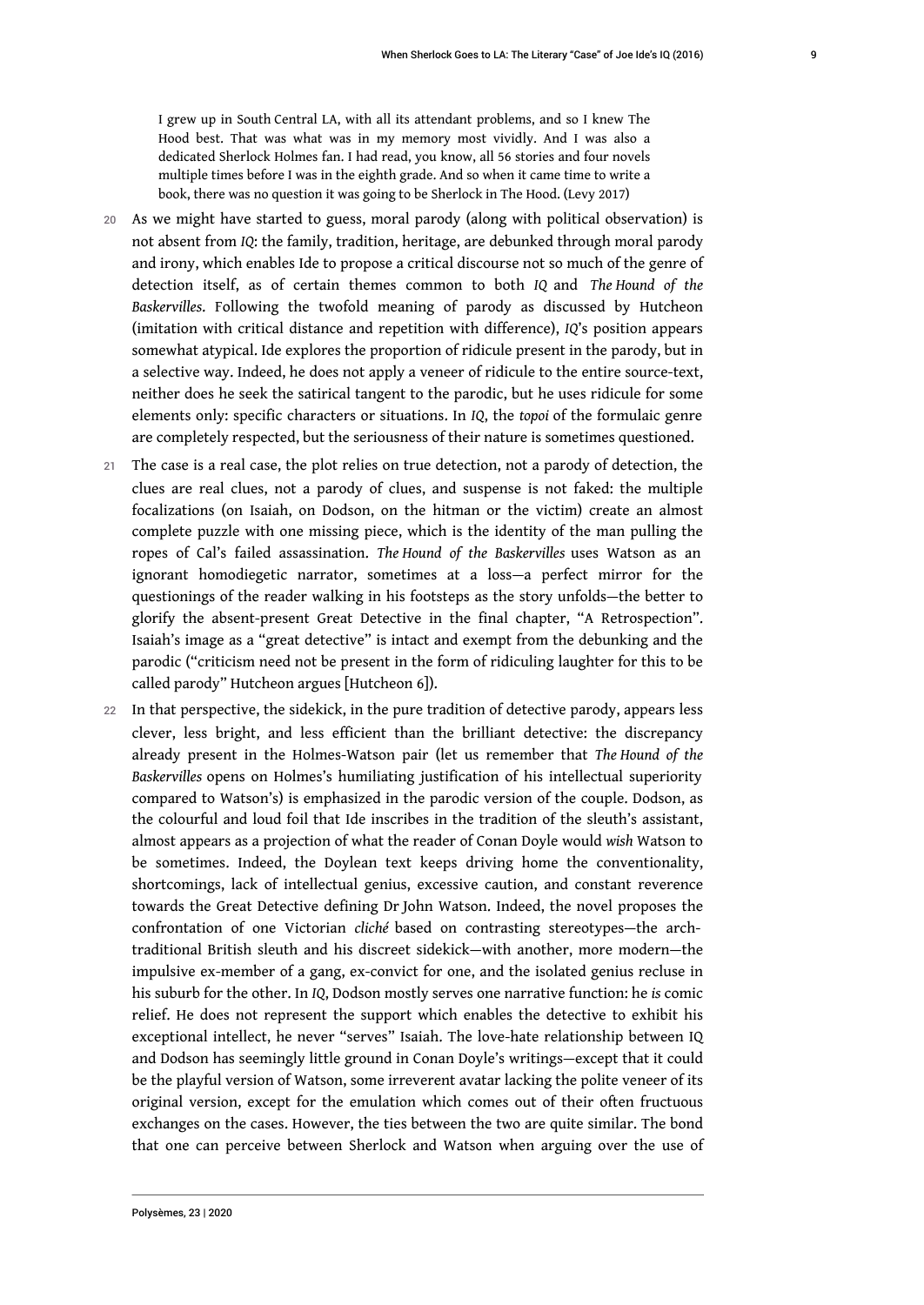cocaine, or when squabbling in the domestic sphere in general, the protectiveness of Dr Watson—a true mother figure for reckless, sometimes childish Holmes—find echoes in Dodson and Isaiah's relationship. Even the much-discussed traces of homoeroticism between both detectives might be spotted in *IQ*, and the recounted memories of their sharing Isaiah's flat in their school days remind the reader of Watson and Holmes's initial reason to "be" together: the need for a flatmate.

23 We soon realise that the motley crew that they represent is highly reminiscent of another (cinematographic) genre, belonging to Hollywood popular culture of the 1980s. They are indeed another version of "mismatched buddy cop duos", most specifically "black cop-white cop" duos so in vogue in American popcorn action movies of the 1980s,<sup>10</sup> a guarantee of comic situations and *quid pro quos* whose hallmark we can definitely find in *IQ*:

"You talk too much," Isaiah said. "All that stuff about do you have any reason to believe—"

"I'm trying to give you the appearance of professionalism," Dodson said.

"Didn't I tell you about this? Didn't I tell you I do things my own way?"

"You ask me, your way needs a serious overhaul, you hope to make it in times like these. You can't be standing there talking to yourself and staring off into space like some kinda damn psychic. You need to communicate with your clients, be optimistic, make them feel like they getting something for their money." (*IQ* 99)

- 24 Dodson, in his own kind of promotional way, helps isolated Isaiah not to fall out of touch with the external world the same way Watson regularly brings Holmes back to the reality of his environment. Dodson ensures a minimal, coherent communication with the outside world: clients, and people who might be involved in the cases. Watson's main function in *The Hound of the Baskervilles* is to converse with and moderately test the protagonists of the masquerade set by Stapleton, but he only acts as a go-between and never as the champion of truth (a concept about which Dodson cares very little in *IQ*). In *IQ*, Dodson is, as we shall further see, the main element in characterization—along with Cal "Black the Knife"—which turns the detective story into comic crime fiction. Parodic Dodson materializes what Doyle suggests, and makes the reader reassess the Watson-Holmes pair, thereby shaking the foundations of the Great Detective.<sup>11</sup>
- 25 Without further dwelling on comedy in the original stories, $12$  let us simply assert that witticism present in Conan Doyle serves as a stylistic basis for the perpetuation of the hypotext. The dialogues between Dodson and IQ perceptibly echo Watson and Holmes's bickering and their stichomythic arguments and fuel a certain idea of comic domesticity and complicity present in both works, but they also strongly partake in the history of hard-boiled detective fiction. The street-wise talk used in *IQ* echoes the notorious aphorisms of Raymond Chandler<sup>13</sup>, for instance in this description of one of the local gangs: "Dodson got his dope from Kinkee, who got his dope from Junior, top of the food chain. Nobody knew if Junior was the name on his birth certificate or if there was a Senior Junior around somewhere" (*IQ* 91), and in the much used street-wise slang and puns, such as in the following exchange:

"Where did you go Bug?" Dodson said.

"To see that PAWG," Charles said, smirking.

"What's a PAWG?" Anthony said.

"Phat Ass White Girl."

"Sorry I asked."

<sup>&</sup>quot;We might want to contact the PAWG for further questioning […]." (*IQ* 72)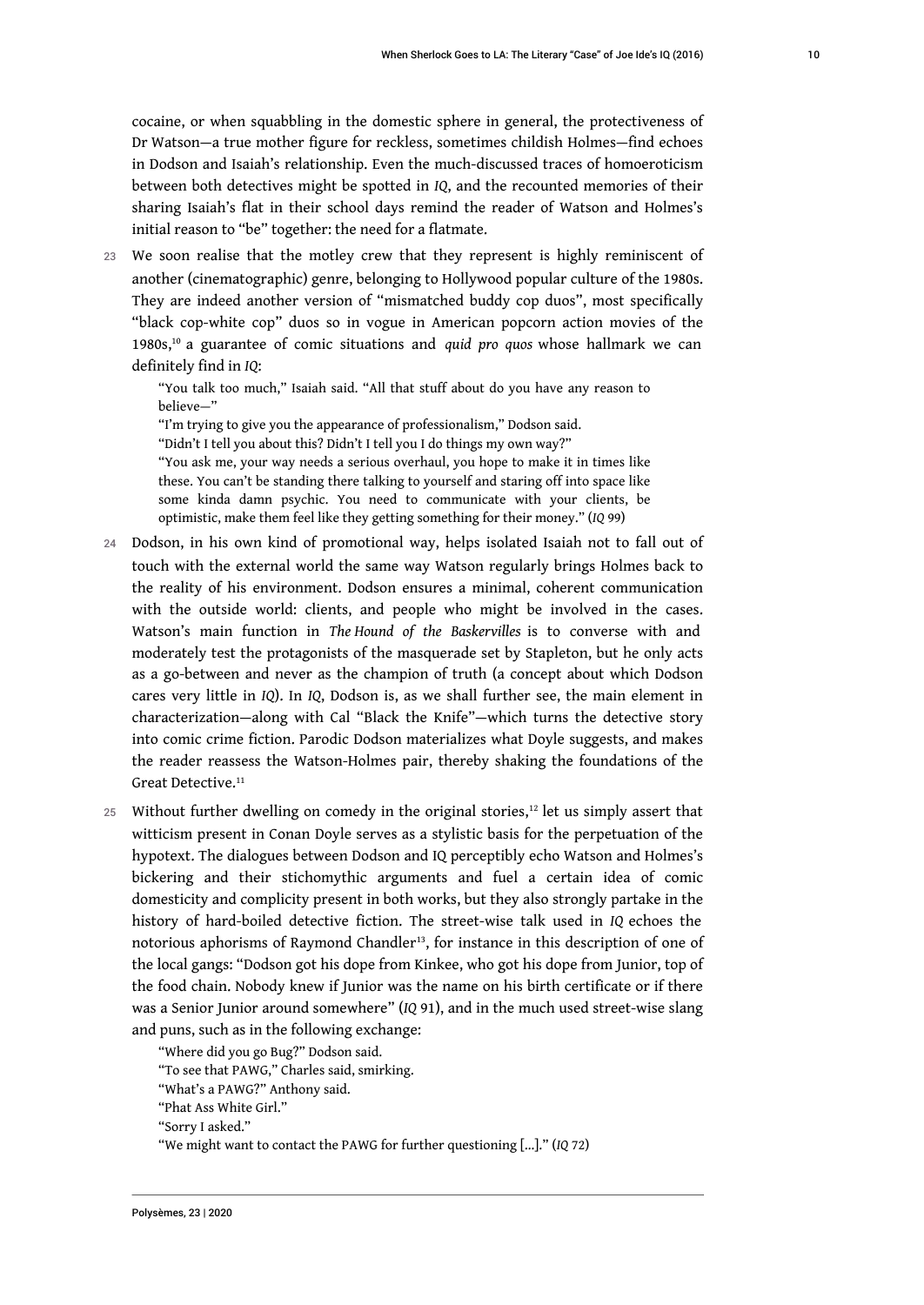<sup>26</sup>Such a British and American stylistic heritage coupled with the parodic in *IQ* tend to draw the novel towards yet another generic trend, namely comic crime fiction. The relation between order and disorder, through the resolution of the crime, the balance between the comic and seriousness, which ensures the necessary tension to the pursuit of the reading towards the *dénouement*: every element is present in *IQ*. The founding generic principle of comic crime also derives from the certainty that nothing tragic will happen, which is the case in *IQ*. The novel is an anti-Agatha Christie novel, since we know the identity of the criminal before the end: it is the cat-and-mouse play and the final fight that matters. By constantly maintaining the fragile balance between comedy and crime, Ide also steps into this generic territory. This adds to the kaleidoscopic but logical generic ramifications of the novel, as journalist and writer Colin Bateman suggests on a colloquial tone, but in a condensed, recapitulative and quite apt observation about "crimcom" in the Books Blog of *The Guardian*, precisely mentioning both Conan Doyle and LA Noir as references to describe a rather shunned trend of detective fiction:

You could argue that crime is crime, and shouldn't be funny—but didn't it start out with a good and smart sense of humour? Holmes and Watson were a double act, Agatha Christie's Miss Marple and Dorothy L. Sayers's Lord Peter Wimsey always played it for subtle laughs, and on the other side of the pond when "hardboiled" or "noir" fiction kicked in with Chandler and Hammett in the 20s and 30s, the oneliners flew faster than the bullets.

However, as the most successful of all popular fiction genres, crime fiction rapidly descended into formula, with thousands of not very subtle variations of little old ladies investigating cosy murder mysteries or tough talking PI's with a cool line in sardonic put-downs flooding the market. They not only became clichéd, but even worse, the subject of parody from which they have never really recovered.

[...] Which means, bizarrely, that if you want to find something new and challenging, comic crime fiction is now the place to go. (Bateman 2010)

27 Thus, looking towards comic crime could be a strategy in order to renovate and liven up the ties with the Doylean hypotext. And in a way, adapting the essence of the British detective pattern, considered nowadays as the paragon of the noble art of fiction belonging to the nineteenth century, to a place marked by a strong subculture and a different kind of literary image, is a clash of fictional worlds interesting enough to strike us with a modern feature which we have witnessed elsewhere: the mixing of the noble and the popular. Such a mix is very much at the heart of TV adaptations of Sherlock Holmes, whose present day fans and followers keenly seek to integrate within popular culture through popular media, in what purists sometimes call vulgarization but which might also be the kiss of life to the Canon/canon. The contribution of *IQ* to the genre is first to prove the plasticity of the Victorian Sherlockian figure once again by making it even more universal, transnational, crossing racial boundaries, but also to further reconcile the all too serious modern trend of the detective genre with comedy.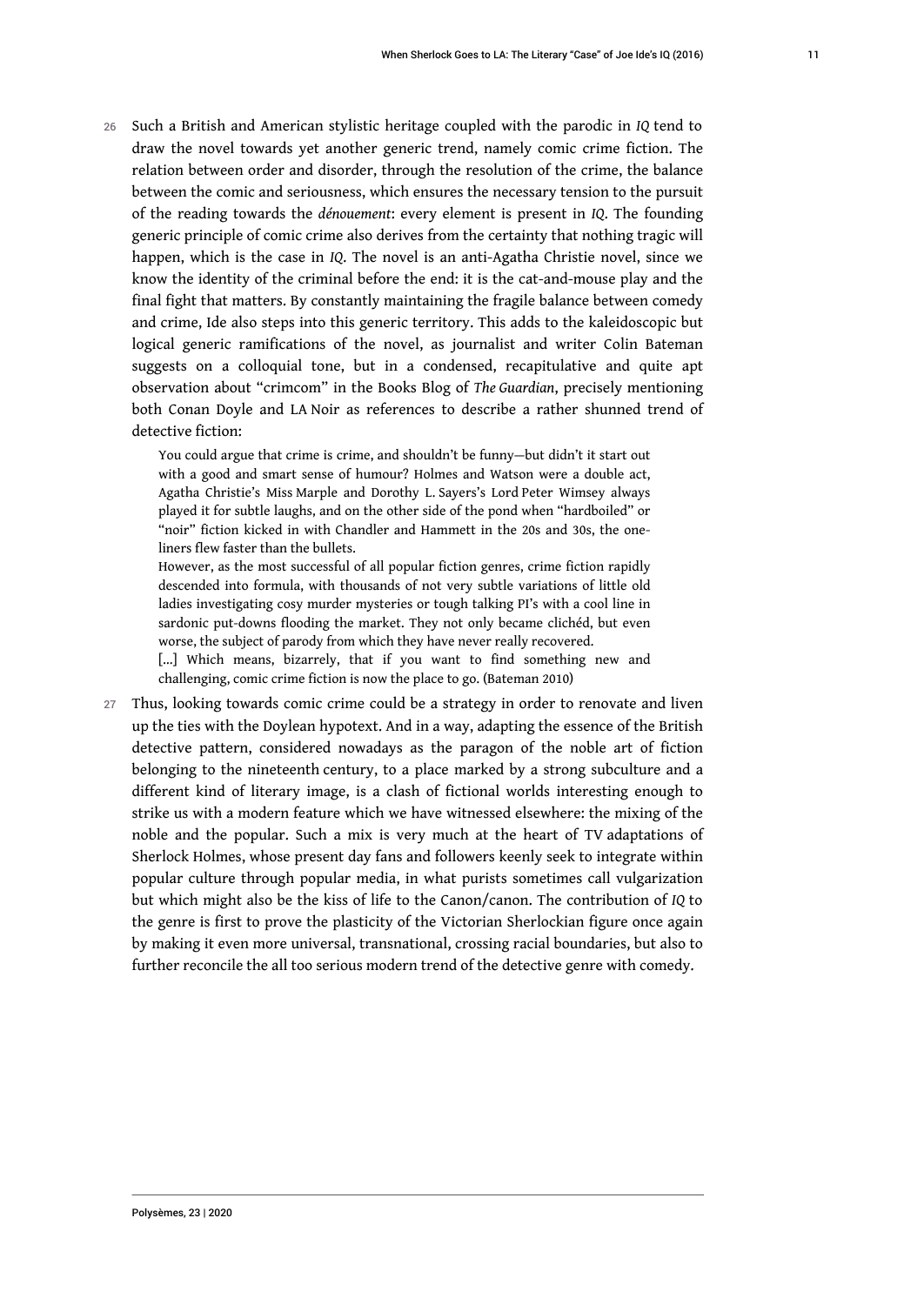### BIBLIOGRAPHY

Bargainnier, Earl F. (ed.). *Comic Crime*. Bowling Green (Ohio): Bowling Green University Popular Press, 1987.

Bateman, Colin. "It's no crime to be funny". 3 June, 2010. https://www.theguardian.com/books/ booksblog/2010/jun/03/colin-bateman-crime-funny-books (last accessed 17 December 2019).

Chandler, Raymond. *The Big Sleep* (1939). New York: Vintage Crime, Black Lizard edition, 1992.

Doherty, Robert. *Elementary*. CBS, 2012-2019.

Doyle, Arthur Conan. *A Study in Scarlet* (1887). London: Penguin Classics, 2014.

Doyle, Arthur Conan. *The Sign of Four* (1890). London: Penguin Classics, 2014.

Doyle, Arthur Conan. *The Hound of the Baskervilles* (1901). Harmondsworth/New York: Penguin Classics, 2001.

Doyle, Arthur Conan. *The New Annotated Sherlock Holmes*. Vols. 1 and 2. Leslie S. Klinger (ed.). New York: W. W. Norton, 2005.

Gatiss, Mark and Moffat, Steven. *Sherlock*. BBC, 2012-.

Gattiss, Ryan. "Writing the Stories of South Central Los Angeles, Ryan Gattis on How to Know What You Write". 24 August 24 2017. https://crimereads.com/writing-the-stories-of-southcentral-los-angeles/ (last accessed 17 December 2019).

Hayne, Barrie. "The Comic in the Canon: What's So Funny about Sherlock Holmes?". *Critical Essays on Sir Arthur Conan Doyle*. Harold Orel (ed.). New York: G.K. Hall, 1992. 138-159.

Hutcheon, Linda. *A Theory of Parody: The Teachings of Twentieth-Century Art Forms*. New York: Methuen, 1985.

Ide, Joe. *IQ*. London: Weidenfeld & Nicholson, 2016.

Lecercle, Jean-Jacques. « Après l'âge d'or : le récit policier britannique contemporain, entre nostalgie et hybridation ». *Études anglaises* 64.4 (2011): 390-401.

Levy, Lisa. "The Many Careers of Joe Ide. The Much-Lauded Author of *IQ* Took Awhile To Get There". October 20, 2017. https://crimereads.com/the-many-careers-of-joe-ide/ (last accessed 17 December 2019).

Mellier, Denis. « An Englishman in New York : actualisation, effets de Canon et transgressions dans *Elementary* de Robert Doherty (CBS, 2012-) ». *TV/Series* 7 (2015). http://tvseries.revues.org/ 278 (last accessed 1 October 2016).

Mosley, Walter. *White Butterfly* (1992). London: Serpent's Tail, 1993.

Guy Ritchie (dir.). *Sherlock Holmes*. Perf. Robert Downey Jr, Jude Law, Rachel McAdams. Warner, 2009.

Todorov, Tzvetan. *The Poetics of Prose*. Ithaca (New York): Cornell UP, 1977.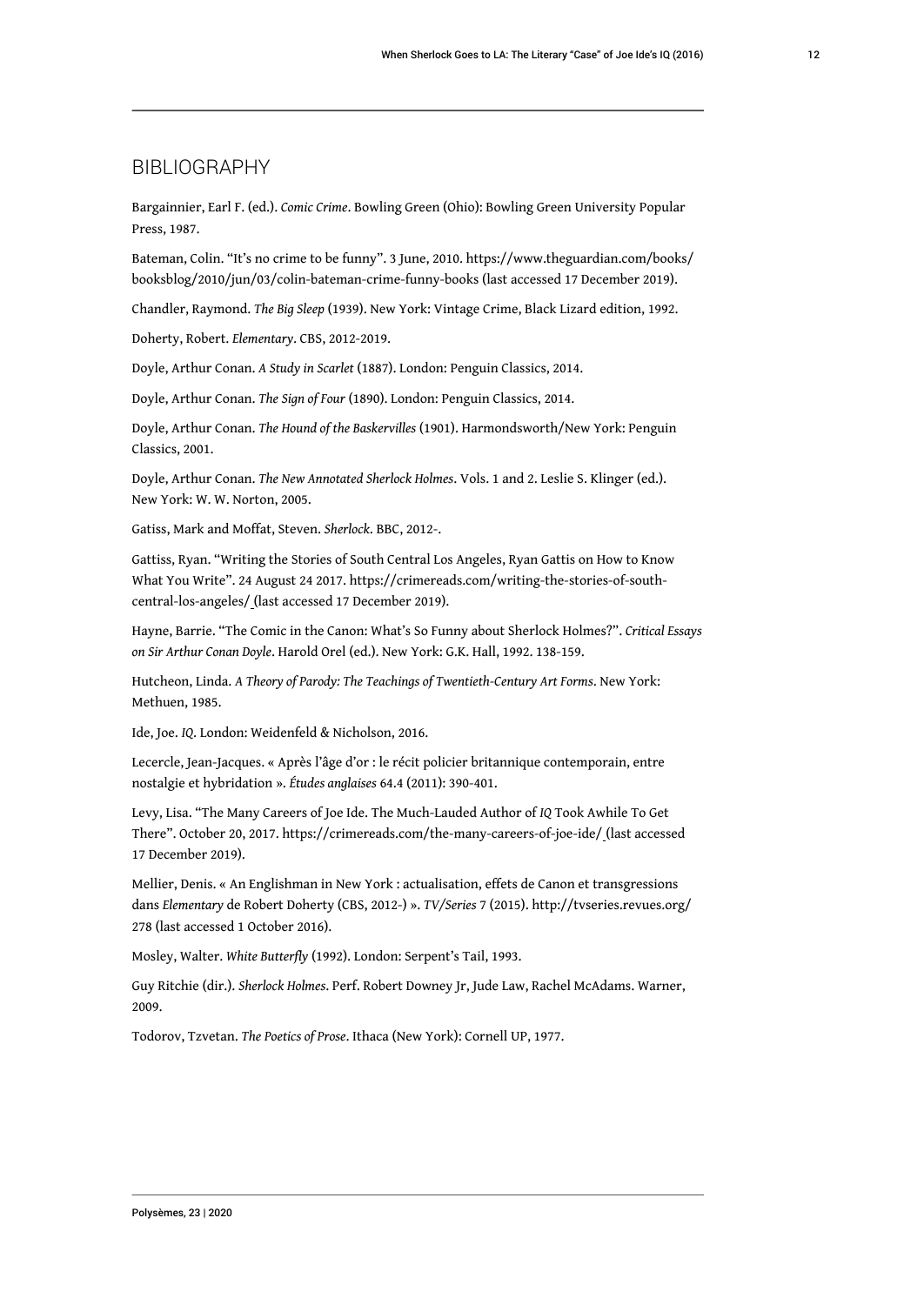### NOTES

**1.** "'You really are an automaton—a calculating machine,' I cried. 'There is something positively inhuman in you at times.'

He smiled gently.

'It is of the first importance,' he cried, 'not to allow your judgement to be biased by personal qualities. A client is to me a mere unit, a factor, in a problem. The emotional qualities are antagonistic to clear reasoning.'"(Doyle 1890, 14)

**2.** Obviously, the choice of a prophet's name for Ide's sleuth echoes the name of Mosley's character.

**3.** See the article by Ryan Gattiss explaining the literary material he saw in South Central LA, "south of the ten", quite far from stereotypical Los Angeles: "I moved to Downtown Los Angeles in late 2007. I'd lived in Southern California for a number of years, but most of my understanding of the City of Angels came almost exclusively from movies and television. My biggest problem in consuming an exclusively cultural diet was that I thought of Los Angeles as monolithic, that it existed as a single metropolis. It took me moving here, and riding the bus, to learn that it isn't, and it doesn't. […] I spoke to former gang members, nurses, firefighters, and other citizens who lived through the 1992 LA riots. What I heard changed my view of Los Angeles, as well as my own understanding of my writing and work" (Gattiss 2017).

**4.** For a further analysis of the BBC series Sherlock, see Jaine Chemmachery's essay in this volume.

**5.** "Race-lifting" is changing a character's original ethnicity in adaptations of a work of fiction.

**6.** In the list of skills drawn by Watson: "11. Is an expert singlestick player, boxer, and swordsman *"* (Doyle 1887, 16).

**7.** The hit "California Love" by Tupac (featuring Dr Dre) was released in 1995.

**8.** See "The Typology of Detective Fiction": "Detective fiction has its norms: to develop them is to disappoint them: to 'improve upon' detective fiction is to write 'literature,' not detective fiction" (Todorov 43).

**9.** One thinks of the pastiches and parodies by notorious writers such as P.G. Woodhouse (*The Strange Disappearance of Mr. Buxton-Smythe* [1901], *The Adventure of the Split Infinitive* [1902]), or Mark Twain with *A Double Barrelled Detective Story* (1902), or later stories written by American novelist and screenwriter Robert L. Fish (*The Incredible Schlock Homes* [1966]).

**10.** Riggs and Murtaugh (Mel Gibson and Danny Glover) in *Lethal Weapon* (Richard Donner, 1987, 1992, 1998), Crockett and Tubbs (Don Johnson and Philip Michael Thomas) in NBC TV series *Miami Vice* (Anthony Yerkovich and Michael Mann, 1984-1990), Jack Cates and Reggie Hammond (Nick Nolte and Eddie Murphy) in *48 Hrs* (Walter Hill, 1982), John McClane and Zeus Carver (Bruce Willis and Samuel L. Jackson) in *Die Hard 3* (John McTiernan, 1995).

**11.** Ide's Dodson is reminiscent of yet another character belonging to later hardboiled black detective fiction, since he shares many features with Raymond Alexander, aka "Mouse", Easy Rawlins's violent and reckless friend and would-be partner in the series.

**12.** For an analysis of comedy in the Sherlock Holmes series, see Hayne.

**13.** Here is a sample of "Chandlerisms" found in *The Big Sleep*: "'[…] You're broke, eh?' 'I been shaking two nickels together for a month, trying to get them to mate'" (Chandler 90); "You can have a hangover from other things than alcohol. I had one from women" (Chandler 159); "'Tall, aren't you?' 'I didn't mean to be'" (Chandler 5).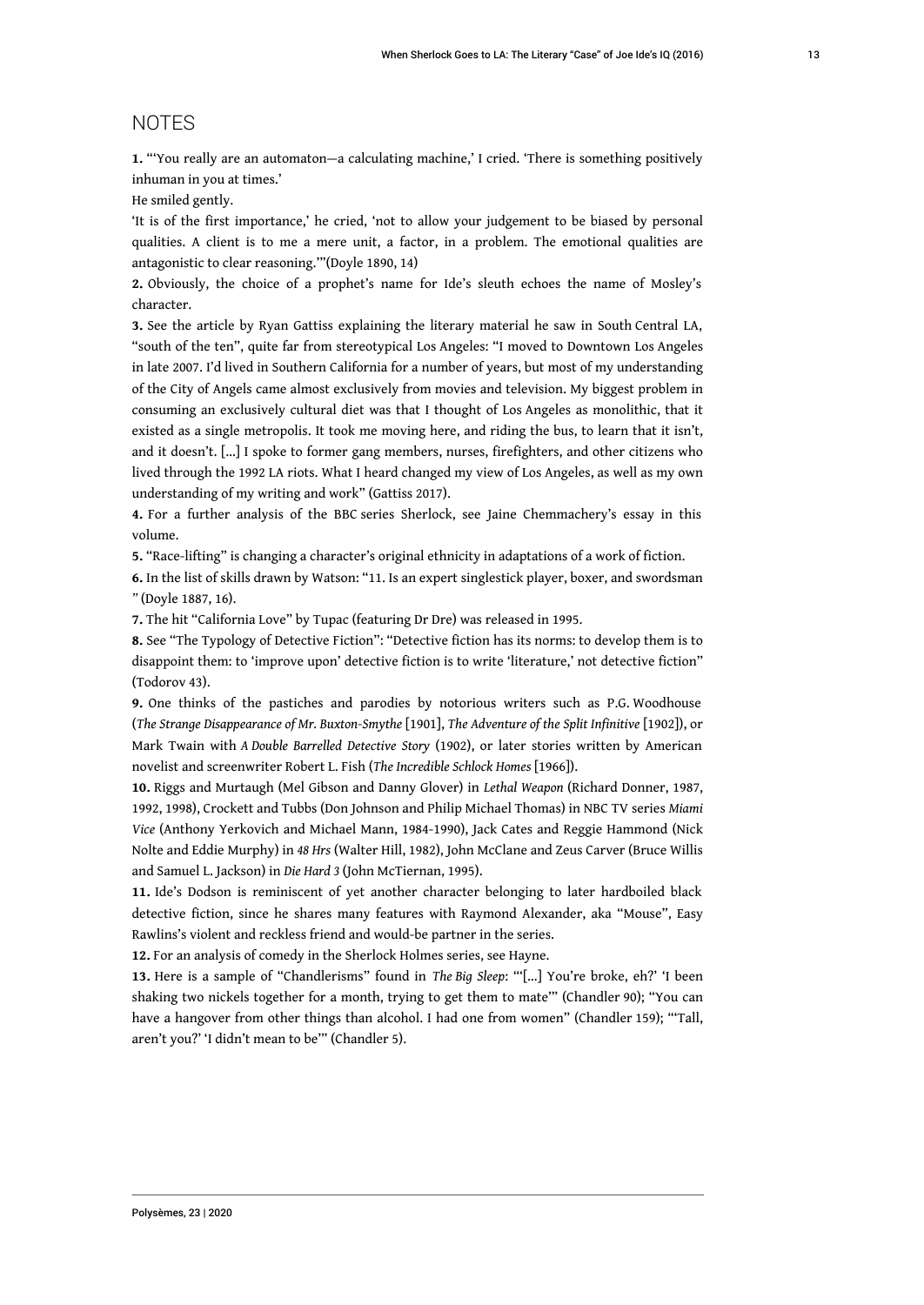### **ABSTRACTS**

A novel published in 2016, *IQ* is a rewriting of Conan Doyle's 1902 *Hound of the Baskervilles*. *IQ* centres on a black sleuth called Isaiah "IQ" Quintabe, unmistakably reminiscent of Arthur Conan Doyle's Sherlock Holmes, hired to solve a series of crimes in twenty-first century Los Angeles. Generically speaking, the novel is a patchwork version of many forms of detective trends, mingling the Victorian detective tradition and American Noir, old and new, with a dash of Hollywood pop culture. Parody and comic crime fiction make such generic blending possible, bridging the gap between American and British detective fiction. IQ sheds light on the paradox at the heart of the Holmesian myth: a space for imagination to reinterpret and vivify the literary figure of the past, the myth also entails numerous clichéd or even fabricated characteristics, oversimplifications, and the merchandizing of what has become a real brand or product. Joe Ide uses both facets of the myth, integrating visual and popular culture in an irreverent literary homage to Conan Doyle, the better to deal with the ideas of lineage, transmission and authenticity also present in *The Hound of the Baskervilles*. The contribution of *IQ* to the genre further proves the plasticity of the Victorian Sherlockian figure. It makes it even more universal, transnational, crossing generic and racial boundaries. It also further reconciles the trend of the detective genre with comedy, in an original piece of Sherlockiana.

Publié en 2016, *IQ* est une réécriture du *Chien des Baskerville* (1902) d'Arthur Conan Doyle. Au centre de ce roman, la figure d'un détective noir, Isaiah Quintabe, dit « IQ », qui rappelle incontestablement Sherlock Holmes, propose ses services afin de résoudre une série de crimes dans le Los Angeles du XXI<sup>e</sup> siècle. Du point de vue du genre littéraire, *IQ* peut se définir comme un *patchwork* de nombreuses déclinaisons du récit policier, mêlant la tradition du roman policier victorien à celle de l'*American Noir* passé et actuel, le tout agrémenté d'un soupçon de *pop culture* hollywoodienne. La parodie et le *comic crime* rendent un tel mélange possible, et permettent de jeter des ponts entre roman policier américain et britannique. *IQ* met en lumière le paradoxe qui caractérise le mythe de Sherlock Holmes : la réécriture du mythe constitue d'une part un espace de liberté créatrice qui permet la réinterprétation et l'actualisation de cette figure littéraire du passé, mais d'autre part elle véhicule, *a posteriori*, bon nombre de clichés, de simplifications abusives, de caractéristiques qui relèvent de la pure invention, et elle est souvent l'occasion de la marchandisation de ce qui est devenu une véritable marque, un produit. Joe Ide joue avec les deux facettes de ce mythe en introduisant des éléments de culture populaire et de culture visuelle ultra contemporains dans cet hommage littéraire, certes irrévérencieux, à Arthur Conan Doyle, pour mieux parler de filiation, de transmission et d'authenticité, à l'instar de son prédécesseur dans *Le Chien des Baskerville*. La contribution apportée par Joe Ide au genre prouve une fois encore la grande plasticité de la figure victorienne de Sherlock Holmes. En effet, le roman de Ide met en évidence son universalité, sa capacité à passer d'un continent à un autre mais aussi à traverser les frontières génériques et ethniques. Enfin, *IQ* réconcilie également un peu plus la tradition du roman policier avec la tradition comique, réunies dans ce spécimen original de *Sherlockiana*.